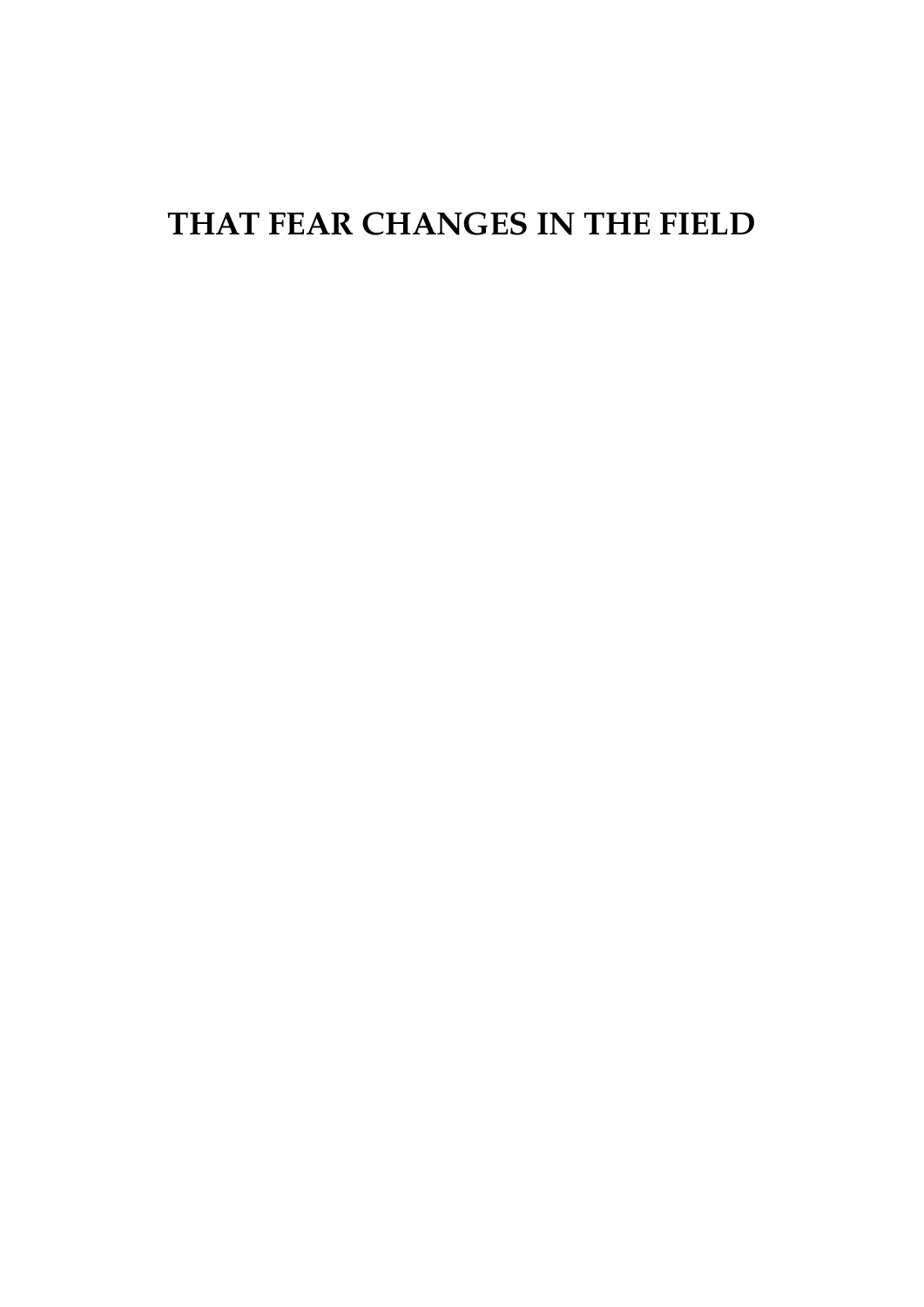They terrorize us in order to turn us against each other, those born here against foreigners, documented immigrants against illegal immigrants.

They terrorize us, forcing many of us to live us undocumented aliens: with the police breathing down our neck and the fear of expulsion, the state and the masters push thousands of individuals into the shadows, rendering them even more docile for exploitation.

They terrorize us with the blackmail of wage labor: either sell yourself to a master or don't eat.

They terrorize us with images of "barbarous and fundamentalist" Foreigners in order to make us accept more restrictions, more control, more precariousness; or else to make us love an empty and worthless national identity – if capitalism recognizes no borders, why ever should the exploited do so?

They terrorize us with police in the neighborhoods, with the fascist patrols, with the sweeps. The pretext is criminality (at bottom, what creates criminality if not the need for money?), but the real objective is to make everyone bow their heads.

They terrorize us with prison or expulsion, with the barracks or the lagers for the undocumented.

The more the poor hate each other, the fatter the rich grow.

They terrorize us by making us believe that the one who struggles against the state and the masters is the terrorist, and not the one who bombs entire populations, colonizes lands and minds, razes houses to the ground with bulldozers.

Now is the time that fear must change in the field.

Now is the time that the hatred between "races" must be replaced with class solidarity, the war of the exploited against the exploiters.